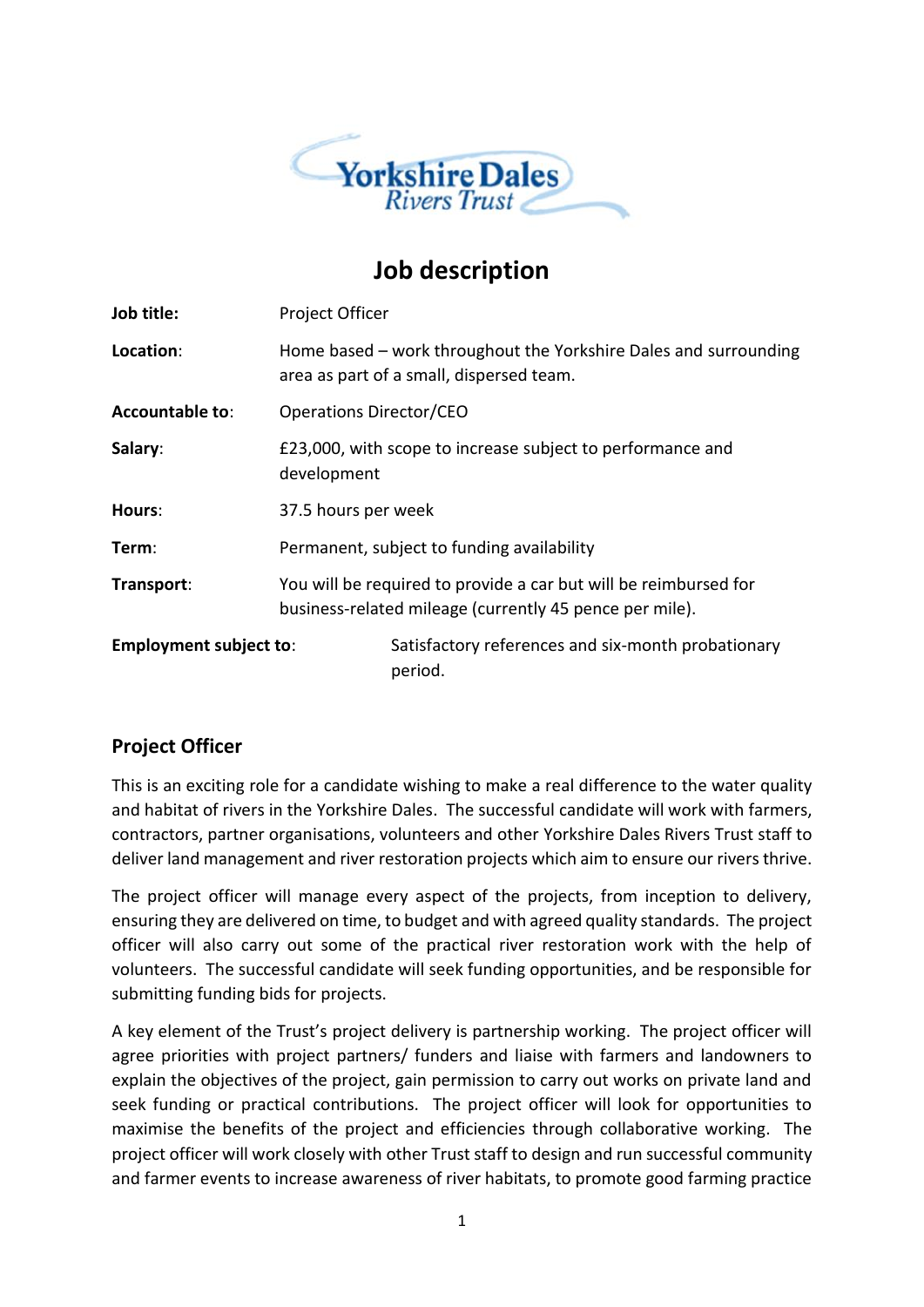and to promote the projects. The project officer will also promote the project through the Trust's website, social media and newspaper articles.

A further responsibility of the project officer is to act as the Trust's main GIS officer, using Arc GIS. Tasks will include keeping existing maps up-to-date and creating new maps to publish catchment information for partners and anyone interested in the characteristics, projects, initiatives and problems.

The role will be home based but will work across the Yorkshire Dales Rivers Trust's area and hot desk at the Trust office. The role entails a high degree of practical work, project monitoring and evaluation, the coordination of volunteers and working with contractors whilst out on site. The post holder will be flexible, with occasional evening and weekend working. The post-holder will work well both alone and as part of a team of paid staff and volunteers.

## **Project Officer Job Specification**

| <b>Main objectives</b>                                                                          |  |  |
|-------------------------------------------------------------------------------------------------|--|--|
| Deliver projects to improve the water quality and habitat of rivers<br>$\bullet$                |  |  |
| Work with farmers to improve land management<br>$\bullet$                                       |  |  |
| Engage with project partners to ensure that projects deliver multiple benefits and<br>$\bullet$ |  |  |
| all partners' objectives are met                                                                |  |  |
| Act as an ambassador for the Trust's projects and wider work                                    |  |  |
| <b>Key responsibilities</b>                                                                     |  |  |
| Plan and deliver land management and river restoration projects, managing<br>$\bullet$          |  |  |
| programmes of work, budgets, quality of delivery and communications                             |  |  |
| Organise and deliver events to promote the projects, encourage participation and<br>$\bullet$   |  |  |
| good farm practice                                                                              |  |  |
| Manage contractors to deliver works on projects<br>٠                                            |  |  |
| Carry out practical work to improve river water quality<br>$\bullet$                            |  |  |
| Coordinate volunteers to carry out river works and monitor the river environment<br>$\bullet$   |  |  |
| on behalf of YDRT                                                                               |  |  |
| Keep accurate records on all project activities and provide regular updates to the<br>$\bullet$ |  |  |
| trustees, project partners and funders                                                          |  |  |
| Manage health and safety on projects to ensure safe working and that any<br>$\bullet$           |  |  |
| structures installed are safe                                                                   |  |  |
| Identify and apply to appropriate funding sources to extend the scope of projects<br>$\bullet$  |  |  |
| Maintain and develop the Trust's Arc GIS maps as required<br>$\bullet$                          |  |  |
| Act in a resource-efficient way and minimise the impacts to the environment<br>$\bullet$        |  |  |
| wherever possible                                                                               |  |  |
| Promote the work of the Trust and partners in the course of day-to-day activities<br>$\bullet$  |  |  |
| and at events, presenting a positive and welcoming image of the Trust to everyone               |  |  |

*This job description cannot cover every issue or task that may arise. The successful candidate may be expected to carry out other duties which are consistent with the aim and objectives of the post.*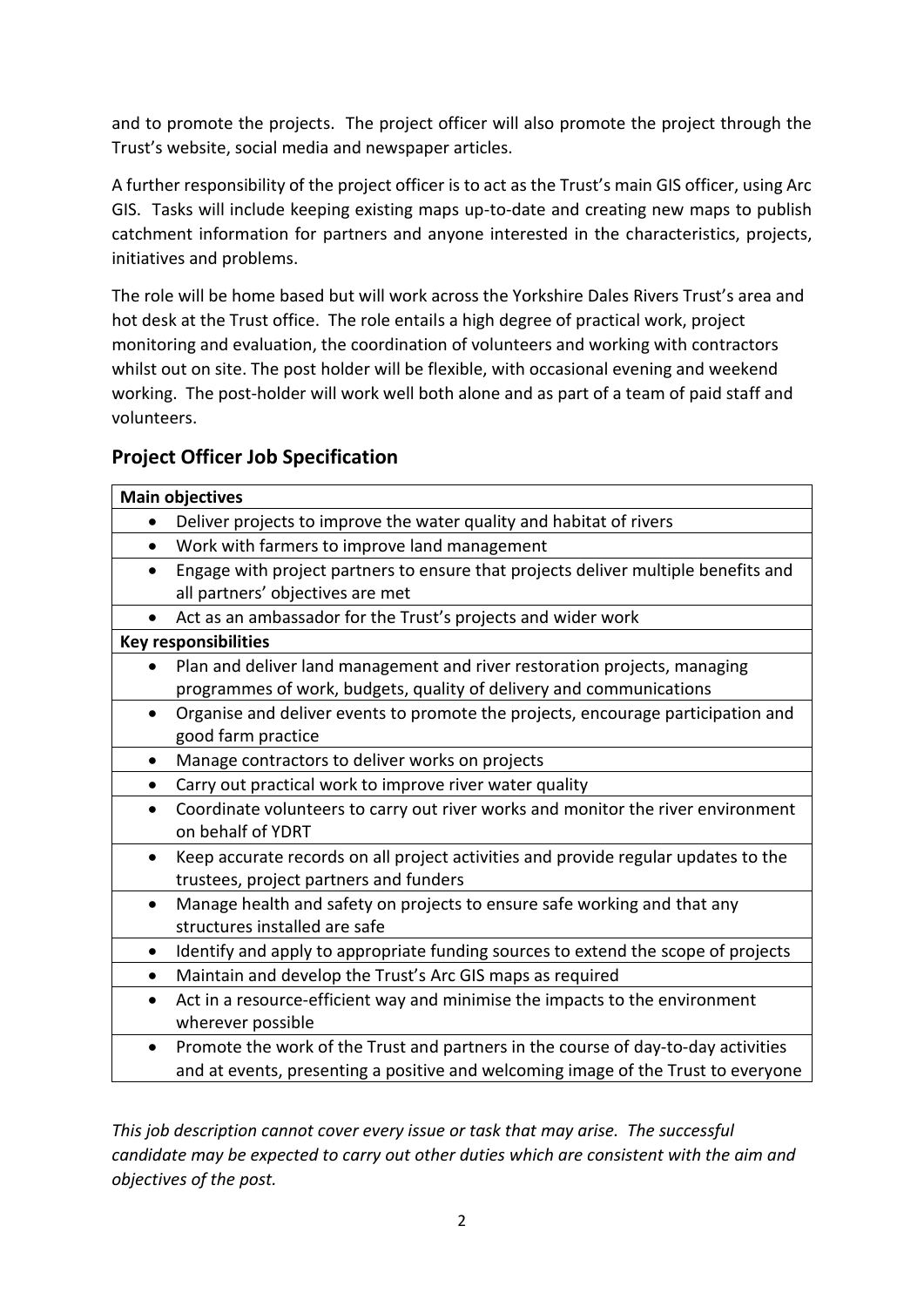# **Project Officer Job-holder competency profile**

| Category       | Competency                                      | <b>Essential or desirable</b> |
|----------------|-------------------------------------------------|-------------------------------|
| Qualifications | A degree in a relevant discipline               | Essential                     |
| & experience   | Current driving licence and vehicle which can   | Essential                     |
|                | be used for work purposes                       |                               |
|                | Proven record of delivering projects or         | Essential                     |
|                | environmental packages of work                  |                               |
|                | Experience of working with volunteers or        | Desirable                     |
|                | community groups from a range of                |                               |
|                | backgrounds                                     |                               |
|                | Experience of working on a farm and/or with     | Desirable                     |
|                | farmers                                         |                               |
|                | Experience in managing a budget                 | Desirable                     |
| Knowledge      | A good general knowledge of river ecosystems    | Essential                     |
|                | A good general knowledge of agriculture and     | Essential                     |
|                | the constraints facing farmers                  |                               |
| <b>Skills</b>  | Ability to use Windows/ Microsoft Office-based  | Essential                     |
|                | computing skills including Word, Excel, Power   |                               |
|                | <b>Point and Email</b>                          |                               |
|                | Ability to use Arc GIS software                 | Essential                     |
|                | Excellent administrative and organisational     | Essential                     |
|                | skills                                          |                               |
|                | Ability to communicate using websites and       | Desirable                     |
|                | social media                                    |                               |
|                | Ability to communicate with a variety of        | Essential                     |
|                | different people                                |                               |
|                | Experience in producing funding applications    | Desirable                     |
|                | Experience in managing budgets                  | Desirable                     |
|                | Ability to manage staff, including volunteers   | Essential                     |
|                | Ambitious, self- motivated and dynamic with     | Essential                     |
|                | an ability to work on own initiative            |                               |
|                | Proactive and insightful, knowing when to seek  | Essential                     |
|                | help to solve problems at an early stage        |                               |
|                | Highly resourceful and creative, with a proven  | Essential                     |
|                | ability to solve problems                       |                               |
|                | Ability to prioritise and organise resources to | Essential                     |
|                | deliver work on time, to budget and agreed      |                               |
|                | quality standards                               |                               |
|                | Ability to lead and inspire others              | Desirable                     |
|                | Adaptable to be able to work both               | Essential                     |
|                | independently and as part of a team             |                               |
|                | Capacity and aptitude to work flexibly, with    | Essential                     |
|                | occasional evening and weekend working          |                               |
|                | Work space at home, conducive to productive     | Essential                     |
|                | home working                                    |                               |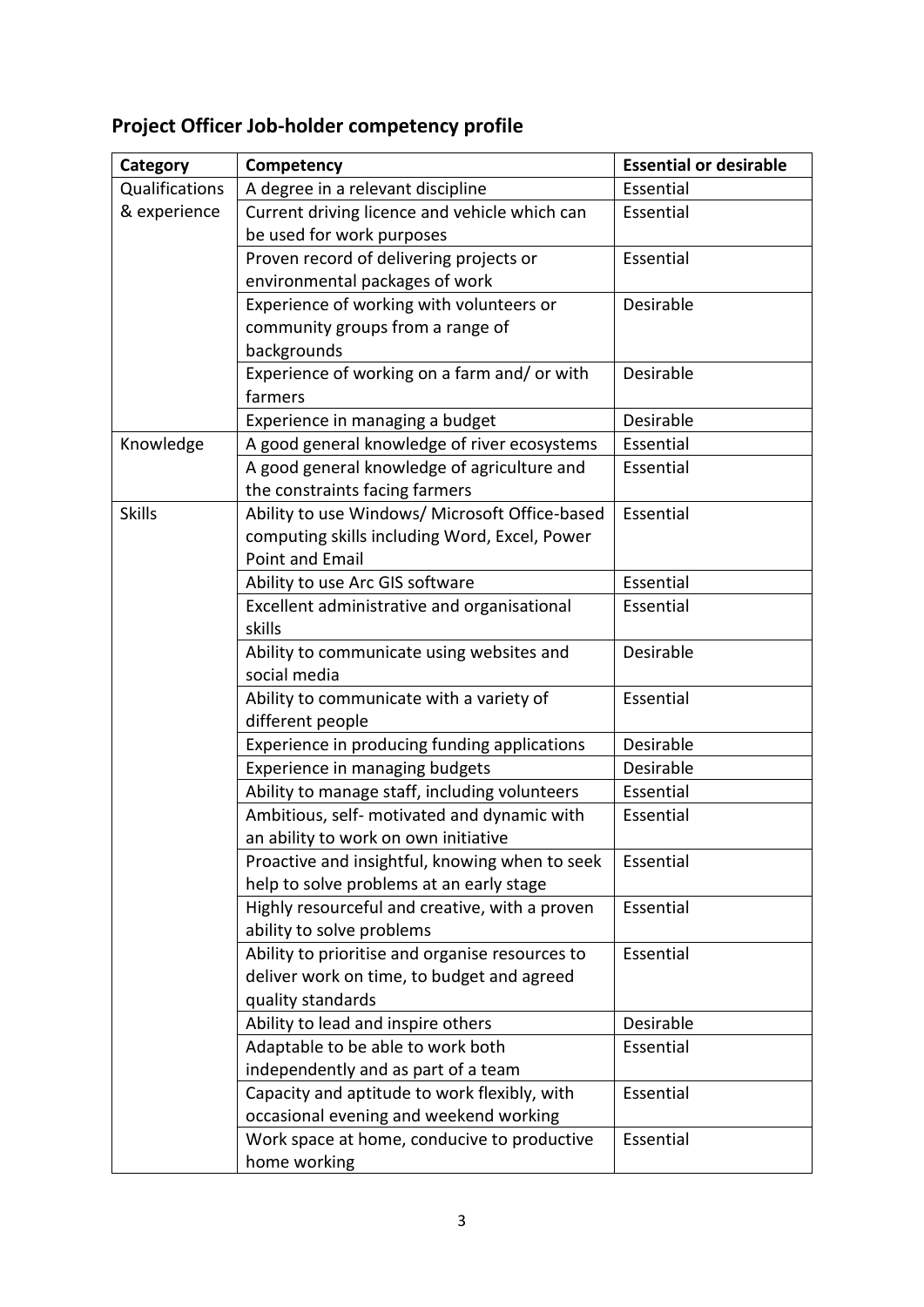## **Terms and conditions**

*The following terms and conditions are typically offered to Yorkshire Dales Rivers Trust staff and are set out as a guide only. Terms and conditions may vary according to circumstances and this summary does not form part of any subsequent employment contract.* 

| Salary:                     | £23,000 FT depending on experience. Full time hours of works<br>are typically 37.5 hours per week.                                       |  |
|-----------------------------|------------------------------------------------------------------------------------------------------------------------------------------|--|
| <b>Probationary period:</b> | Six months. During the probationary period, the contract may<br>be terminated with one week's notice.                                    |  |
| <b>Annual leave:</b>        | 25 days annual leave plus bank holidays                                                                                                  |  |
| <b>Pension:</b>             | Contributory pension. The Trust contributes 9% salary.                                                                                   |  |
| Location:                   | The Trust has a office in Pateley Bridge, the successful<br>candidate would be expected to work in the office<br>approximately two days. |  |

#### **To apply:**

If you wish to apply, please send a CV (no more than two sides of A4) and covering letter (no more than two sides of A4), outlining how you meet the requirements of the person specification and job description and email to the Operations Director of Yorkshire Dales Rivers Trust, Marie Taylor [marie.taylor@ydrt.co.uk](mailto:marie.taylor@ydrt.co.uk) 

Applications must be received no later than 5pm on Friday the 22<sup>nd</sup> April

Successful applicants will be invited to interview which will be held virtually, more information will be provided if shortlisted.

If you would like more information on the role before submitting an application, you may contact Marie Taylor.

### **The Yorkshire Dales Rivers Trust**

The Yorkshire Dales Rivers Trust is a registered charity covering the Swale, Ure, Nidd, Ouse and Wharfe catchment areas with a mission to:

- Protect and conserve river environments and inspire others to contribute to this;
- Provide opportunities for people to learn about and enjoy rivers;
- Encourage partnership and collaborative working at a catchment scale.

The Trust undertakes a wide range of practical projects to improve the water quality and habitat of rivers and streams and to inspire other people to care about these environments. This includes working with farmers, landowners and communities to reduce water pollution, improve river habitat, address barriers to fish migration, and reduce the risk of damage from flooding. Volunteers have always been an essential component of the Trust, assisting with practical conservation work, monitoring and events.